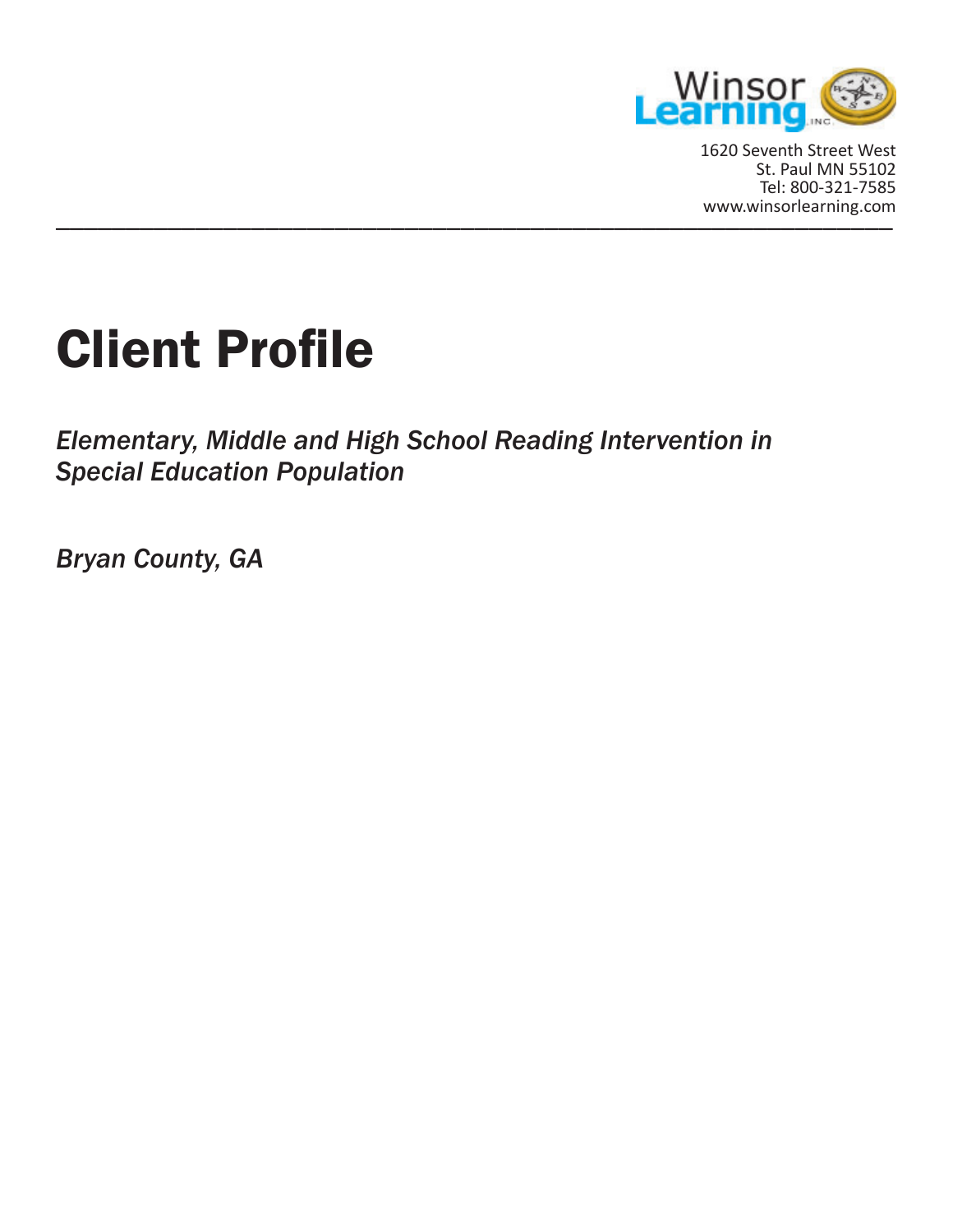# **Winsor Learning Client Profile**

#### **Bryan County School District, GA**

#### **Executive Summary**

Bryan County and Winsor Learning began a partnership in February of 2010. Bryan County was in search of a reading intervention program that would meet the needs of their special education students. They were also searching for an instructional tool that would not be cumbersome to implement, but would provide their teachers with the support needed to understand the fundamental components of reading acquisition. Winsor Learning provided a demonstration of the Sonday System line of products for Bryan County staff. Using a small group of Bryan County students, the Winsor consultant modeled a Sonday System 1 lesson, while administration and key teaching personal observed.

After viewing a modeling demonstration, and consulting with a Winsor consultant, Bryan County committed to a Special Education Literacy Project working with students in kindergarten through 11th grade. Participants engaged in a two day training of Sonday System 1 and a one day training of Let's Play and Learn. The training is a highly interactive practicum-driven format where teachers learn multisensory language methodology, fundamental components of reading acquisition and how to implement the Sonday Systems with the utmost fidelity. In addition to initial training, six one-to-one coaching sessions were secured. Bryan County Administration understood that if their goal was to have their teachers implement intervention with fidelity, further professional development beyond initial training would be necessary. During these coaching sessions, the consultant worked alongside the teachers and a small group of their students to provide the guidance necessary to help them reach 80% fidelity or above. After each coaching visit the Winsor Consultant would debrief with Bryan County Administration and provide a report that delineated assets, deficits and next steps of the initiative.

At the end of the 2009-2010 school year, Winsor Learning again consulted with Bryan County Administration and made recommendations for building capacity and sustaining their initiative across the next several years. Training continued across the next two school years (2010-2011-2011-2012). New and returning teachers participated each year in a two day training of Sonday System 1(basic language instruction) and Sonday System 2 (advanced language instruction), in addition to receiving 18 days of one-to-one coaching in the classroom setting. It was during years two and three that the Winsor consultant introduced Data Driven Instruction by providing professional development in how to use diagnostic assessments to guide instruction, and how to use Dibels progress monitoring probes. Teachers were taught to administer probes, analyze errors, adjust instruction and collect and report data on a weekly basis. This data was collected and analyzed by the Winsor consultant, and used during every one-to-one coaching visit to encourage data driven decision making. The data was presented in a report to Bryan County Administration at the end of the year.

The report submitted to Bryan County assisted in identifying areas of need for further professional development and where administrative input was necessary. At a quick glance it was evident where group sizes were too large based upon skill deficits of students, frequency of implementation was lacking, fidelity was a concern, student attendance was not adequate, and where the initiative was most successful based upon individual student data.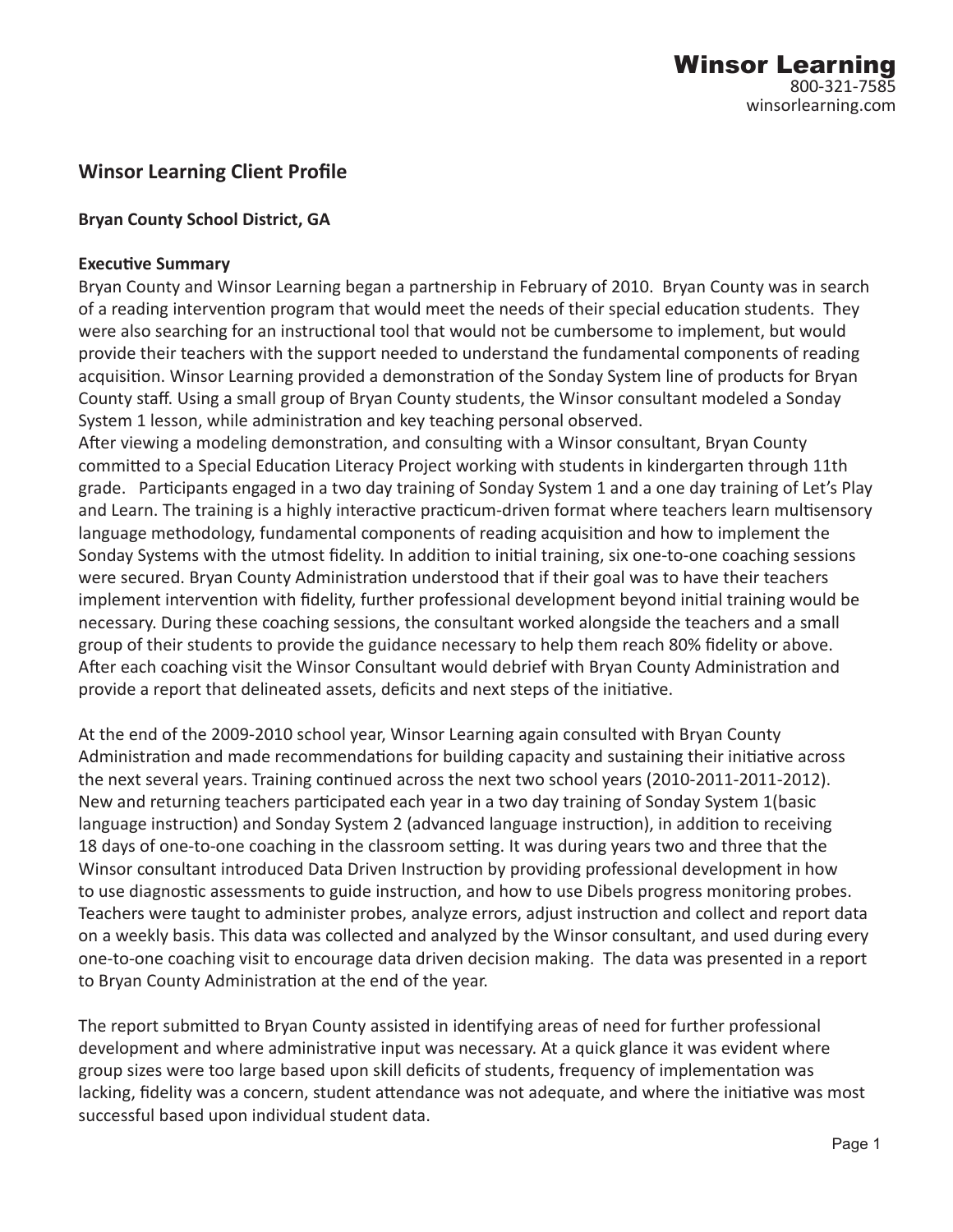Bryan County continues to sustain their initiative and build capacity. Sonday System intervention trainings are scheduled not only for special education teachers, but for general education teachers in the upcoming 2012- 2013 school year. Bryan County is committed to meeting the needs of students struggling to learn to read and impact and reduce the number of students being referred to special education.

\*A critical component of Bryan County's success was the dedication and commitment of the liaison assigned to the project. The liaison worked closely with the Winsor consultant. She attended every coaching session and supported teachers in the consultant's absence. She created coaching schedules, collected and submitted data to Winsor, and communicated effectively with teachers and the Winsor consultant.

## **Services Delivered**

Winsor Learning Services Delivery Report Bryan School District

| <b>Services Provided for Elementary, Middle</b><br>and High Schools | <b>Grades</b> | 2009-10<br>Number of<br>Service days<br><b>Delivered</b> | 2010-11<br>Number of<br>Service days<br><b>Delivered</b> | 2011-12<br>Number of<br>Service days<br><b>Delivered</b> |
|---------------------------------------------------------------------|---------------|----------------------------------------------------------|----------------------------------------------------------|----------------------------------------------------------|
| Let's Play Learn Installation                                       | $k-1$         |                                                          |                                                          |                                                          |
| SS1 Installation                                                    | $1 - 6$       |                                                          |                                                          |                                                          |
| SS2 Installational                                                  |               |                                                          |                                                          |                                                          |
| <b>Coaching Sessions</b>                                            | $1 - 6$       | 6                                                        | 8                                                        | 10                                                       |
| Data Analysis and Reporting                                         | $1 - 6$       |                                                          |                                                          |                                                          |

## **Schools Supported by Winsor in Bryan County**

Bryan County Elementary, GWC Elementary, Lanier Primary, Richmond Hill Elementary, Richmond Hill Pre-K Complex, Richmond Hill Primary, Bryan County Middle School, Richmond Hill Middle School, Bryan County High School, Richmond High School.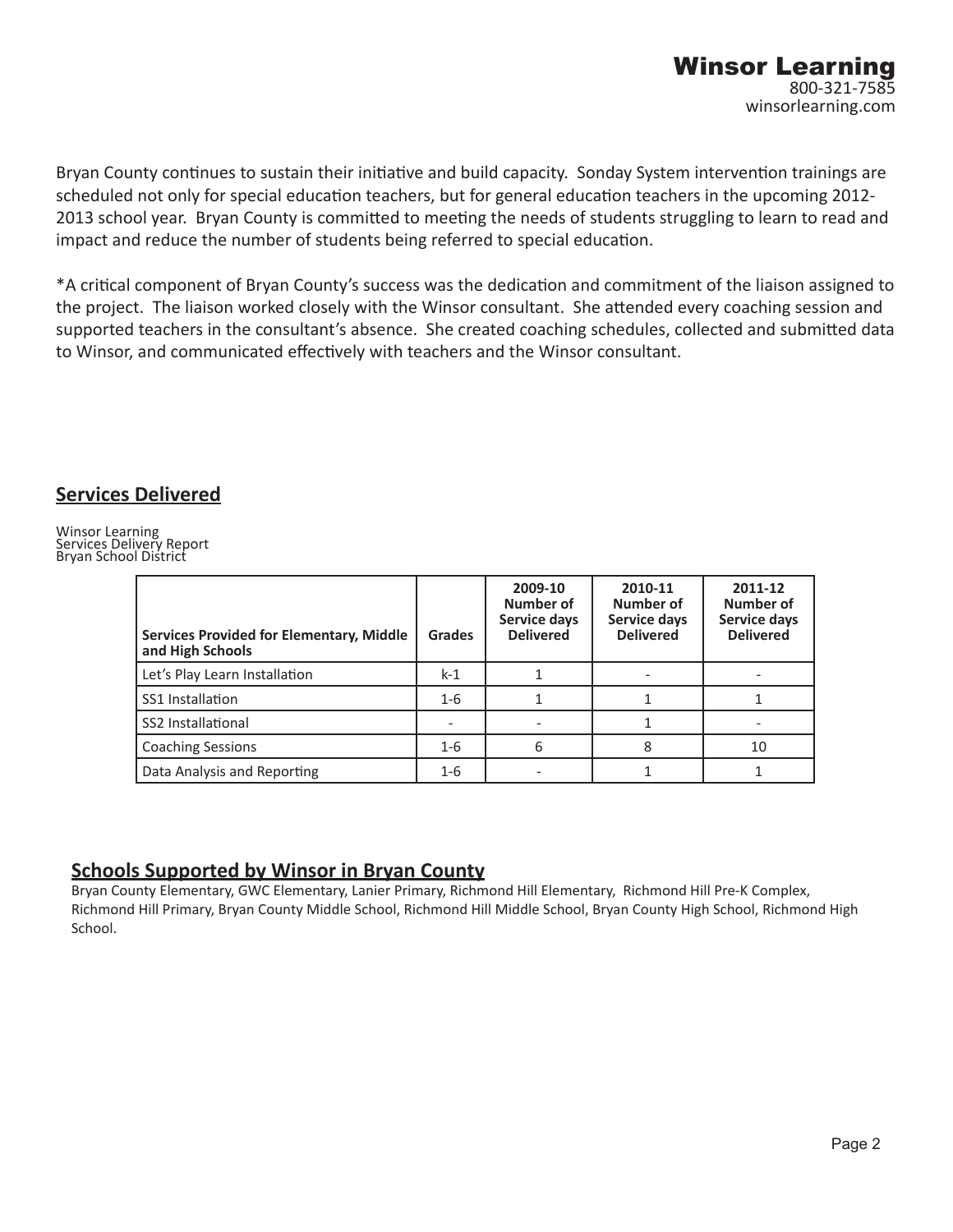The results of reading improvement are demonstrated on the longitudinal graphs below:



#### **Bryan County SPED Students Progress Monitoring Data (DIBELS)**

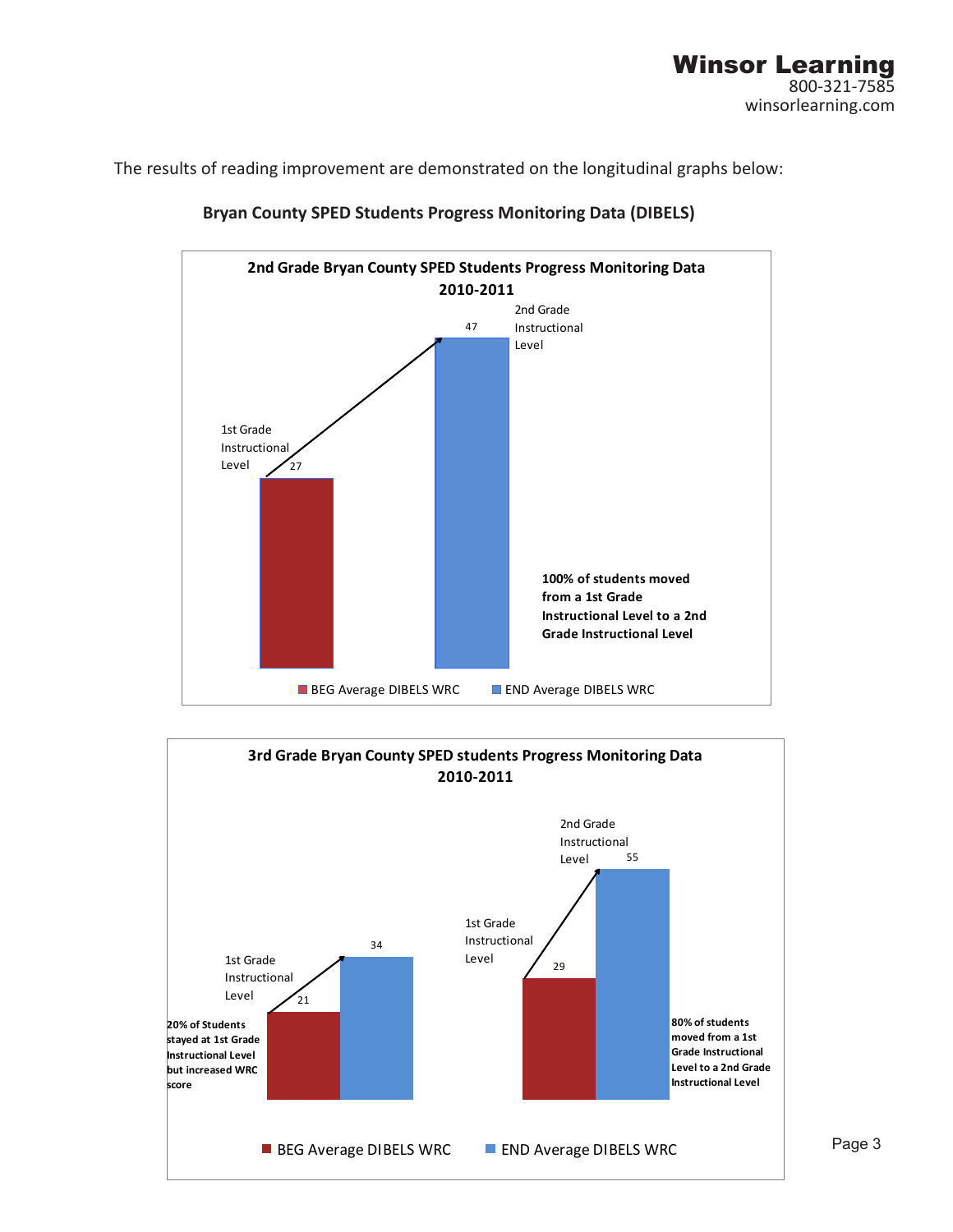